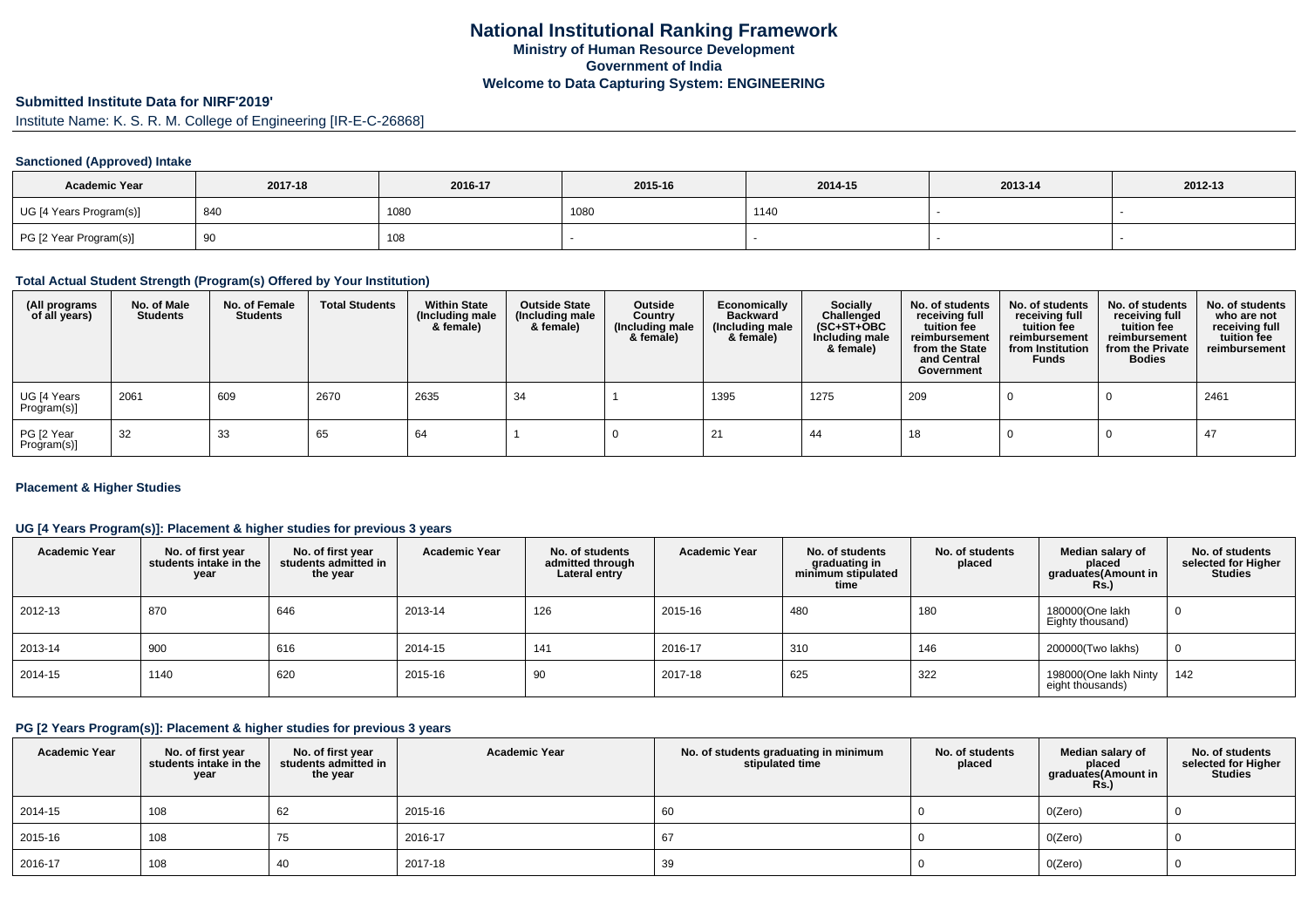### **Ph.D Student Details**

| Ph.D (Student pursuing doctoral program till 2017-18; Students admitted in the academic year 2018-19 should not be entered here.) |         |                       |         |  |  |
|-----------------------------------------------------------------------------------------------------------------------------------|---------|-----------------------|---------|--|--|
|                                                                                                                                   |         | <b>Total Students</b> |         |  |  |
| Full Time                                                                                                                         |         |                       |         |  |  |
| Part Time                                                                                                                         |         |                       |         |  |  |
| No. of Ph.D students graduated (including Integrated Ph.D)                                                                        |         |                       |         |  |  |
|                                                                                                                                   | 2017-18 | 2016-17               | 2015-16 |  |  |
| Full Time                                                                                                                         |         |                       |         |  |  |
| Part Time                                                                                                                         |         |                       |         |  |  |

# **Financial Resources: Utilised Amount for the Capital expenditure for previous 3 years**

| <b>Academic Year</b>                                                                                 | 2017-18                                                                    | 2016-17                                                                  | 2015-16                                                                  |  |  |  |
|------------------------------------------------------------------------------------------------------|----------------------------------------------------------------------------|--------------------------------------------------------------------------|--------------------------------------------------------------------------|--|--|--|
|                                                                                                      | <b>Utilised Amount</b>                                                     | <b>Utilised Amount</b>                                                   | <b>Utilised Amount</b>                                                   |  |  |  |
| Annual Capital Expenditure on Academic Activities and Resources (excluding expenditure on buildings) |                                                                            |                                                                          |                                                                          |  |  |  |
| Library                                                                                              | 866802 (Eight lakh Sixty six thousand Eight hundred two)                   | 1170936 (Eleven lakh Seventy thousands nine hundred thirty<br>six)       | 1936054 (Nineteen laksh thirty six thousand fifty four)                  |  |  |  |
| New Equipment for Laboratories                                                                       | 5554538 (Fifty five lakh fifty four thousand five hundred thirty<br>eight) | 1740525 (Seventeen lakhs forty thousand five hundred and<br>twenty five) | 2551469 (Twenty five lakh fifty one thousand four hundred sixty<br>nine) |  |  |  |
| <b>Engineering Workshops</b>                                                                         | 417048 (Four lakh seventeen thousand forty eight)                          | 281124 (Two lakh eighty one thousand one hundred twenty<br>four)         | 195900 (One lakh ninety five thousand nine hundred)                      |  |  |  |
| Other expenditure on creation of Capital Assets (excluding<br>expenditure on Land and Building)      | 502347 (Five lakh two thousand three hundred forty seven)                  | 492820 (Four lakh ninety two thousand eight hundred twenty)              | 392891 (Three lakh ninety two thousand eight hundred ninety<br>one)      |  |  |  |

# **Financial Resources: Utilised Amount for the Operational expenditure for previous 3 years**

| <b>Academic Year</b>                                                                                                                                | 2017-18                                                                         | 2016-17                                                             | 2015-16                                                        |  |  |  |
|-----------------------------------------------------------------------------------------------------------------------------------------------------|---------------------------------------------------------------------------------|---------------------------------------------------------------------|----------------------------------------------------------------|--|--|--|
|                                                                                                                                                     | <b>Utilised Amount</b>                                                          | <b>Utilised Amount</b>                                              | <b>Utilised Amount</b>                                         |  |  |  |
| <b>Annual Operational Expenditure</b>                                                                                                               |                                                                                 |                                                                     |                                                                |  |  |  |
| Salaries (Teaching and Non Teaching staff)                                                                                                          | 152614604 (Fifteen crore twenty six lakh fourteen thousand six<br>hundred four) | 90064292 (Nine crore sixty four thousand two hundred ninety<br>two) | 86205060 (Eight crore sixty two lakh five thousand sixty)      |  |  |  |
| Maintenance of Academic Infrastructure or consumables,<br>other running expenditures etc. (excluding maintenance of<br>hostels and allied services) | 5204155 (Fifty two lakh four thousand one hundred fifty five)                   | 4215120 (Forty two lakh fifteen thousand one hundred twenty)        | 3790950 (Thirty seven lakh ninety thousand nine hundred fifty) |  |  |  |
| Seminars/Conferences/Workshops                                                                                                                      | 380178 (Three lakhs eighty thousand one hundred seventy<br>eight)               | 320127 (Three lakh twenty thousand one hundred twenty<br>seven)     | 280140 (Two lakh eighty thousand one hundred forty)            |  |  |  |

**IPR**

| Calendar year            | 2017 | 2016 | 2015 |
|--------------------------|------|------|------|
| No. of Patents Published |      |      |      |
| No. of Patents Granted   |      |      |      |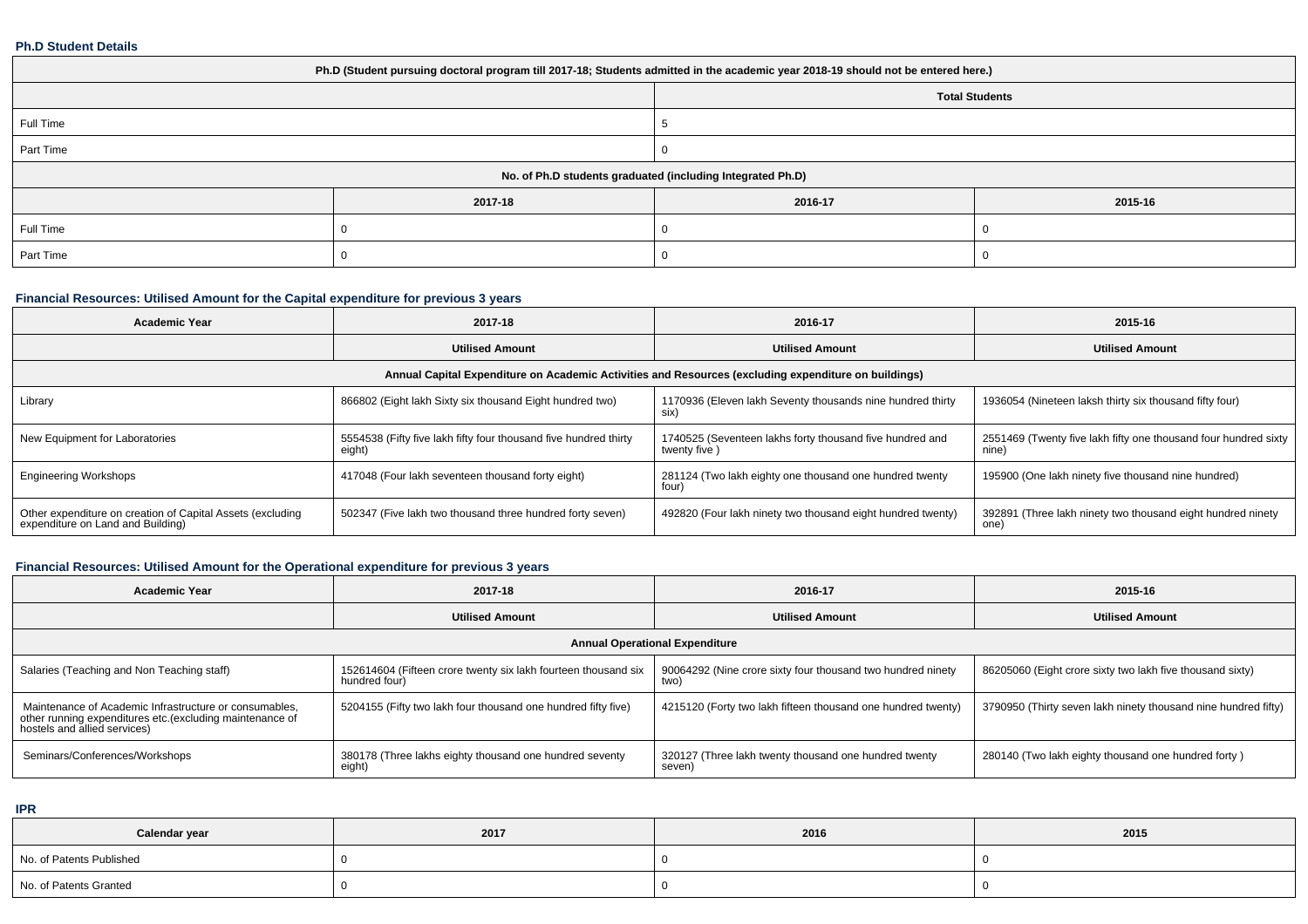### **Sponsored Research Details**

| <b>Financial Year</b>                    | 2017-18 | 2016-17 | 2015-16                       |
|------------------------------------------|---------|---------|-------------------------------|
| Total no. of Sponsored Projects          |         |         |                               |
| Total no. of Funding Agencies            |         |         |                               |
| Total Amount Received (Amount in Rupees) |         |         | 125000                        |
| Amount Received in Words                 | Zero    | Zero    | One lakh twenty five thousand |

### **Consultancy Project Details**

| <b>Financial Year</b>                    | 2017-18                                                     | 2016-17  | 2015-16 |
|------------------------------------------|-------------------------------------------------------------|----------|---------|
| Total no. of Consultancy Projects        | 235                                                         | 150      |         |
| Total no. of Client Organizations        |                                                             | -30      |         |
| Total Amount Received (Amount in Rupees) | 1586720                                                     | 1000000  |         |
| Amount Received in Words                 | FIFTEEN LAKHS EIGHTY SIX THOUSAND SEVEN<br>HUNDREDEN TWENTY | Ten lakh | Zero    |

### **PCS Facilities: Facilities of physically challenged students**

| 1. Do your institution buildings have Lifts/Ramps?                                                                                                        | Yes, more than 80% of the buildings |
|-----------------------------------------------------------------------------------------------------------------------------------------------------------|-------------------------------------|
| 2. Do your institution have provision for walking aids, includingwheelchairs and transportation from one building to another for<br>handicapped students? | Yes                                 |
| 3. Do your institution buildings have specially designed toilets for handicapped students?                                                                | Yes, more than 80% of the buildings |

### **Faculty Details**

| 1. How many faculty members of your institution have received highly reputed national/international awards/recognition from<br>Central government agencies in the previous year (2017-18)? |  |
|--------------------------------------------------------------------------------------------------------------------------------------------------------------------------------------------|--|
|--------------------------------------------------------------------------------------------------------------------------------------------------------------------------------------------|--|

### **Faculty Details**

| Srno | Name                                    | Age | Designation            | Gender | Qualification | <b>Experience (In</b><br>Months) | <b>Is Associated</b><br><b>Last Year</b> | Currently<br>working with<br>institution? | <b>Joining Date</b> | <b>Leaving Date</b>      | <b>Association type</b> |
|------|-----------------------------------------|-----|------------------------|--------|---------------|----------------------------------|------------------------------------------|-------------------------------------------|---------------------|--------------------------|-------------------------|
|      | K S N Reddy                             | 62  | Professor              | Male   | M.Tech        | 435                              | Yes                                      | Yes                                       | 21-07-1982          | $\overline{\phantom{a}}$ | Regular                 |
|      | <b>B SRAVANI</b>                        | 24  | Assistant<br>Professor | Female | M.Tech        | 12                               | No                                       | Yes                                       | 29-06-2017          | $\overline{\phantom{a}}$ | Regular                 |
|      | <b>PV</b><br>VARARATHNA<br><b>KUMAR</b> | 26  | Assistant<br>Professor | Male   | M.Tech        | 12                               | No                                       | Yes                                       | 29-06-2017          | $\sim$                   | Regular                 |
|      | A RAHUL SAI                             | 24  | Assistant<br>Professor | Male   | M.Tech        |                                  | No                                       | Yes                                       | 07-12-2017          | $\sim$                   | Regular                 |
| . ට  | M RAJASEKHAR                            | 24  | Assistant<br>Professor | Male   | M.Tech        |                                  | No                                       | Yes                                       | 15-12-2017          | $\sim$                   | Regular                 |
| 6    | A JYOTHIRMAYI                           | 27  | Assistant<br>Professor | Female | M.Tech        | 24                               | No                                       | Yes                                       | 07-12-2017          | $\sim$                   | Regular                 |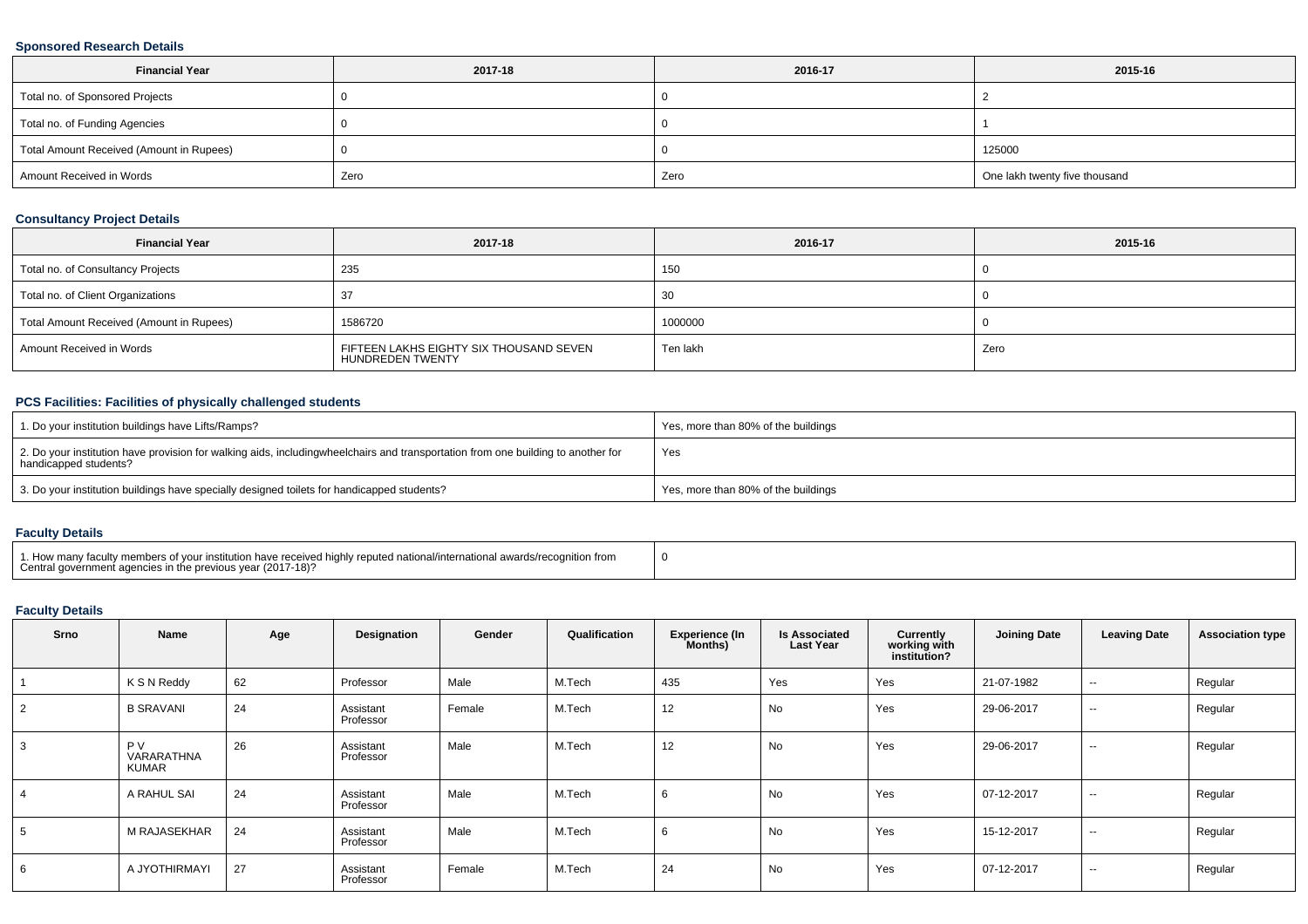| $\overline{7}$ | K JAGAN MOHAN                | 26 | Assistant<br>Professor | Male   | M.Tech | 18  | No  | Yes | 14-12-2017 | --                       | Regular |
|----------------|------------------------------|----|------------------------|--------|--------|-----|-----|-----|------------|--------------------------|---------|
| 8              | K VENKATA<br><b>RAMANA</b>   | 33 | Assistant<br>Professor | Male   | Ph.D   | 34  | No  | Yes | 22-09-2017 | --                       | Regular |
| 9              | S MUNAWAR ALI                | 29 | Assistant<br>Professor | Male   | M.Tech | 72  | No  | Yes | 03-07-2017 | --                       | Regular |
| 10             | P LAVANYA                    | 26 | Assistant<br>Professor | Female | M.Tech | 12  | No  | Yes | 08-12-2017 | --                       | Regular |
| 11             | V NITHYA<br><b>SYAMALA</b>   | 25 | Assistant<br>Professor | Female | M.Tech | 12  | No  | Yes | 29-06-2017 | --                       | Regular |
| 12             | K Sudhakar Reddy             | 42 | Assistant<br>Professor | Male   | M.Tech | 84  | Yes | Yes | 04-02-2009 | --                       | Regular |
| 13             | C N Arpitha                  | 47 | Associate<br>Professor | Female | M.Tech | 267 | Yes | Yes | 22-07-1996 | --                       | Regular |
| 14             | T Kishore Kumar              | 33 | Assistant<br>Professor | Male   | M.Tech | 123 | Yes | Yes | 02-07-2008 | --                       | Regular |
| 15             | R V Satish                   | 28 | Assistant<br>Professor | Male   | M.Tech | 56  | Yes | Yes | 01-07-2011 | --                       | Regular |
| 16             | D Muneendra                  | 32 | Assistant<br>Professor | Male   | M.Tech | 80  | No  | Yes | 03-07-2008 | --                       | Regular |
| 17             | B Subba Rayudu               | 29 | Assistant<br>Professor | Male   | M.Tech | 56  | Yes | Yes | 01-07-2011 | --                       | Regular |
| 18             | D Ravikanth                  | 47 | Professor              | Male   | Ph.D   | 248 | Yes | Yes | 25-02-1998 | $\sim$                   | Regular |
| 19             | A Hari Krishna               | 34 | Assistant<br>Professor | Male   | M.Tech | 136 | Yes | Yes | 02-07-2007 | --                       | Regular |
| 20             | M Sreenivasulu               | 50 | Professor              | Male   | Ph.D   | 312 | Yes | Yes | 09-11-1992 | --                       | Regular |
| 21             | G Anusha                     | 34 | Assistant<br>Professor | Female | M.Tech | 88  | Yes | Yes | 28-10-2008 | --                       | Regular |
| 22             | P Srinivasa<br>Reddy         | 31 | Assistant<br>Professor | Male   | M.Tech | 73  | Yes | Yes | 09-10-2012 | --                       | Regular |
| 23             | S Gururaja                   | 36 | Assistant<br>Professor | Male   | M.Tech | 159 | Yes | Yes | 01-08-2005 | $\overline{\phantom{a}}$ | Regular |
| 24             | <b>B</b> Ramabhupal<br>Reddy | 56 | Associate<br>Professor | Male   | Ph.D   | 346 | Yes | Yes | 18-12-1989 | --                       | Regular |
| 25             | N Radha Krishna              | 41 | Assistant<br>Professor | Male   | M.Tech | 64  | Yes | Yes | 27-06-2013 | ш,                       | Regular |
| 26             | P V<br>Madhusudhana          | 42 | Assistant<br>Professor | Male   | M.Tech | 74  | Yes | Yes | 10-09-2012 | $\overline{\phantom{a}}$ | Regular |
| 27             | M Lakshmi<br>Narayana        | 33 | Assistant<br>Professor | Male   | M.Tech | 76  | Yes | Yes | 04-07-2012 | $\sim$                   | Regular |
| 28             | B Sandeep<br>Kumar Reddy     | 32 | Assistant<br>Professor | Male   | M.Tech | 41  | Yes | Yes | 01-06-2015 | $\sim$                   | Regular |
| 29             | K Jyothsna                   | 26 | Assistant<br>Professor | Female | M.Tech | 37  | Yes | Yes | 08-10-2015 | $\sim$                   | Regular |
| 30             | K Ramesh Rao                 | 45 | Assistant<br>Professor | Male   | M.A    | 109 | Yes | Yes | 01-10-2009 | $\sim$                   | Regular |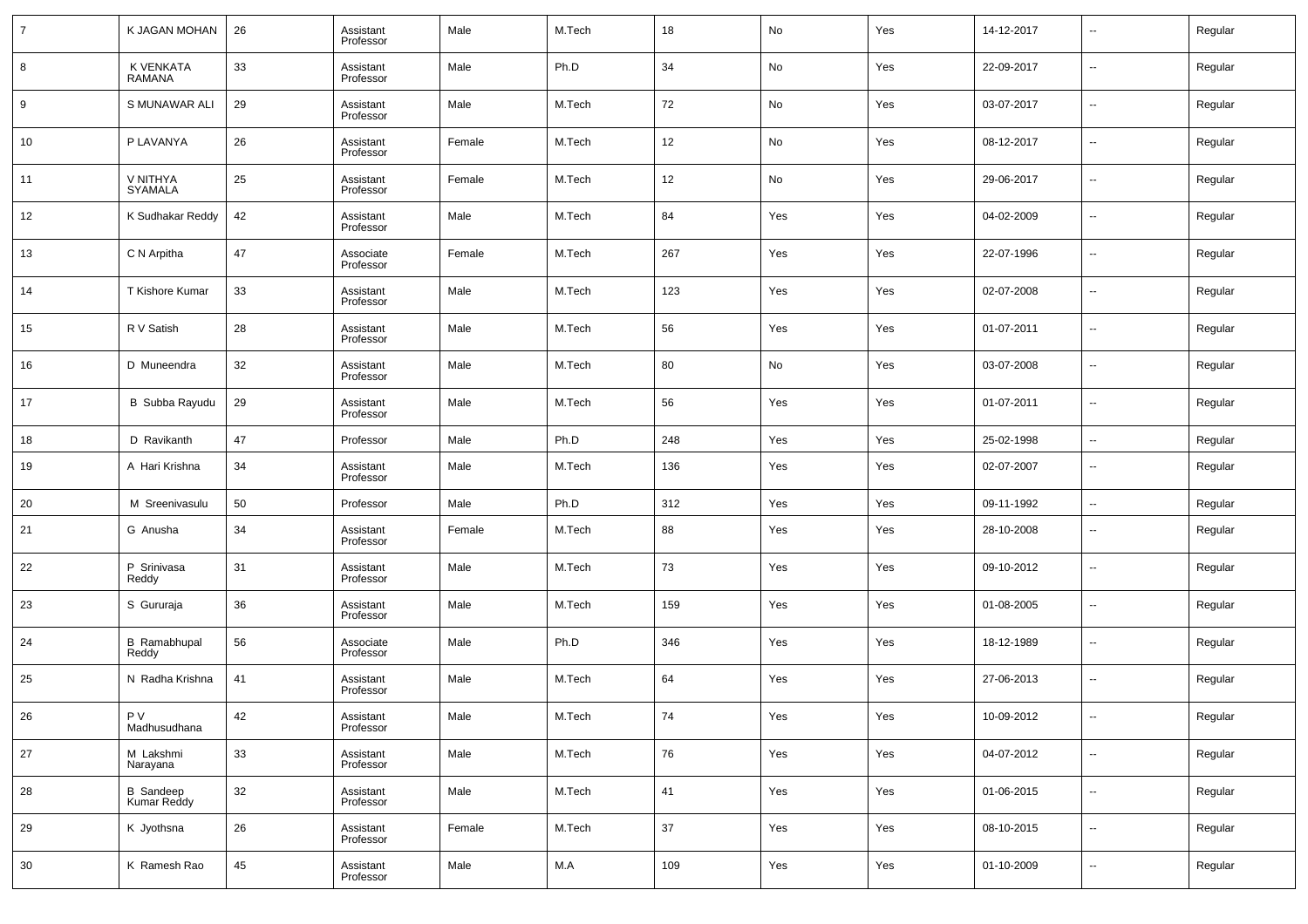| 31 | D Madhusudhan                 | 29 | Assistant<br>Professor | Male   | M.Tech | 70  | Yes | Yes | 28-12-2012 | --     | Regular |
|----|-------------------------------|----|------------------------|--------|--------|-----|-----|-----|------------|--------|---------|
| 32 | J Manohar                     | 27 | Assistant<br>Professor | Male   | M.Tech | 38  | Yes | Yes | 28-07-2015 | --     | Regular |
| 33 | G Siva Kumar<br>Reddy         | 28 | Assistant<br>Professor | Male   | M.Tech | 48  | Yes | Yes | 25-10-2014 | --     | Regular |
| 34 | T Venkata<br>Chalapathi       | 37 | Assistant<br>Professor | Male   | M.Tech | 25  | No  | Yes | 15-07-2016 | $\sim$ | Regular |
| 35 | K SUSHMITHA                   | 33 | Assistant<br>Professor | Female | Ph.D   | 16  | No  | Yes | 05-07-2017 | --     | Regular |
| 36 | <b>B</b> Gouri                | 33 | Assistant<br>Professor | Female | M.Tech | 148 | Yes | Yes | 26-06-2006 | --     | Regular |
| 37 | V V Prasad                    | 47 | Assistant<br>Professor | Male   | M.Tech | 145 | Yes | Yes | 21-09-2006 | --     | Regular |
| 38 | M Mohan                       | 34 | Assistant<br>Professor | Male   | M.Tech | 91  | Yes | Yes | 18-03-2011 | --     | Regular |
| 39 | K Kalyan Kumar                | 35 | Assistant<br>Professor | Male   | M.Tech | 162 | Yes | Yes | 01-12-2006 | --     | Regular |
| 40 | C G Revathi                   | 30 | Assistant<br>Professor | Female | M.Tech | 88  | Yes | Yes | 01-07-2011 | --     | Regular |
| 41 | R V Sri Hari                  | 36 | Associate<br>Professor | Male   | M.Tech | 160 | Yes | Yes | 07-07-2005 | --     | Regular |
| 42 | M Ramamurthy<br>Naik          | 37 | Assistant<br>Professor | Male   | M.Tech | 136 | Yes | Yes | 29-06-2007 | --     | Regular |
| 43 | J Sreenivasa<br>Reddy         | 34 | Assistant<br>Professor | Male   | M.Tech | 88  | Yes | Yes | 01-07-2011 | --     | Regular |
| 44 | A Jawahar Babu                | 52 | Associate<br>Professor | Male   | Ph.D   | 148 | Yes | Yes | 01-01-2004 | --     | Regular |
| 45 | <b>B</b> Srihari              | 44 | Assistant<br>Professor | Male   | M.Tech | 123 | Yes | Yes | 13-08-2008 | --     | Regular |
| 46 | A Haritha                     | 34 | Assistant<br>Professor | Female | M.Tech | 142 | Yes | Yes | 11-12-2006 | --     | Regular |
| 47 | C Kiran Kumar                 | 31 | Assistant<br>Professor | Male   | M.Tech | 88  | Yes | Yes | 08-12-2008 | --     | Regular |
| 48 | B Jyothsna                    | 28 | Assistant<br>Professor | Female | M.Tech | 88  | Yes | Yes | 02-07-2011 | --     | Regular |
| 49 | Shaik Riyaz Banu              | 33 | Assistant<br>Professor | Female | M.Tech | 146 | Yes | Yes | 19-08-2006 | --     | Regular |
| 50 | P Lalitha                     | 35 | Assistant<br>Professor | Female | M.Tech | 160 | Yes | Yes | 04-07-2005 | $\sim$ | Regular |
| 51 | P Rajendra<br>Kumar           | 35 | Assistant<br>Professor | Male   | M.Tech | 136 | Yes | Yes | 02-07-2012 | $\sim$ | Regular |
| 52 | PK<br>Chaitanyakanth<br>Reddy | 37 | Assistant<br>Professor | Male   | M.Tech | 64  | Yes | Yes | 08-07-2013 | $\sim$ | Regular |
| 53 | G Hussain Basha               | 30 | Assistant<br>Professor | Male   | M.Tech | 38  | Yes | Yes | 15-09-2015 | ш,     | Regular |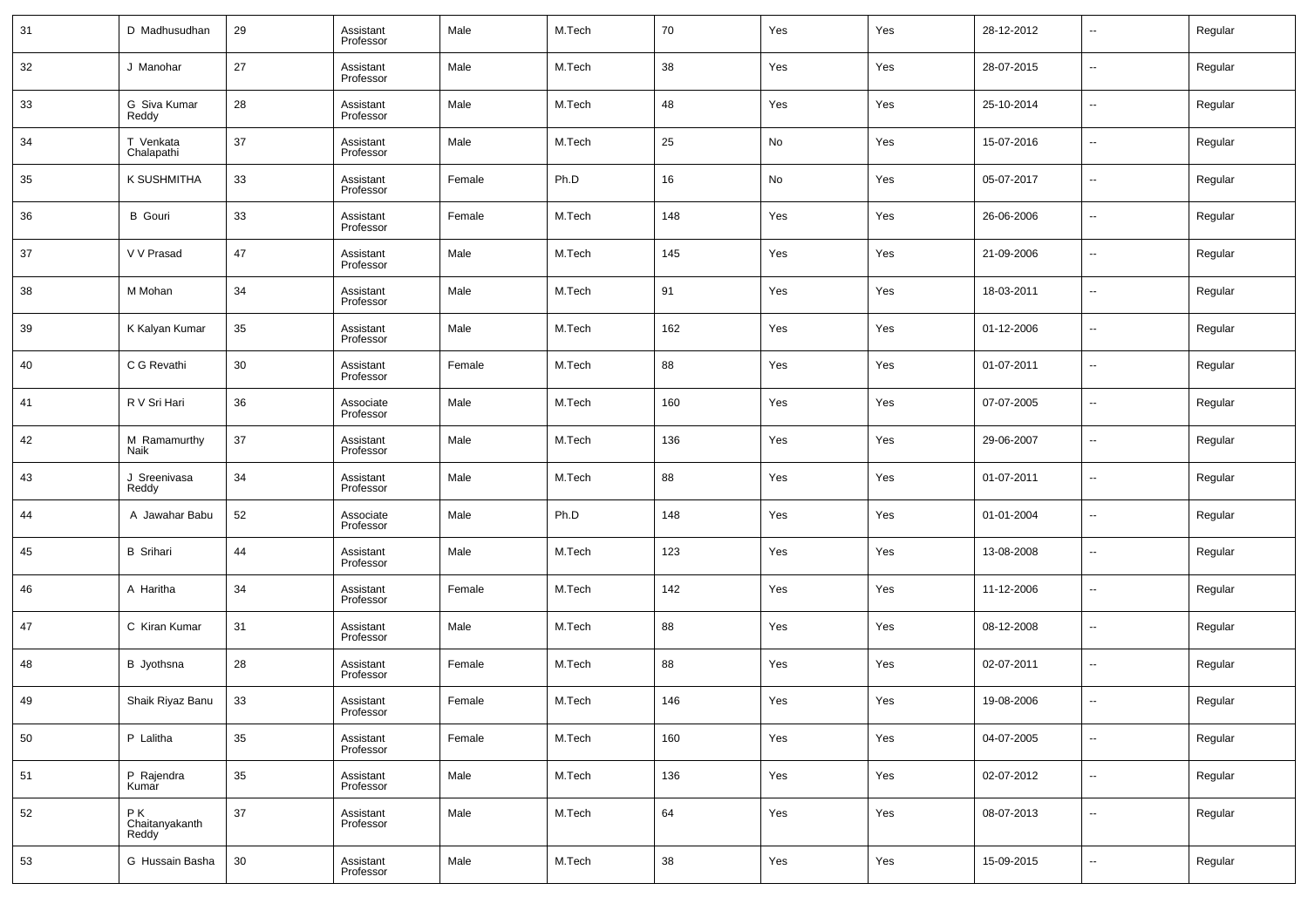| 54 | K Sudershan<br>Kumar        | 50 | Assistant<br>Professor | Male   | M.Tech | 40     | Yes | Yes | 01-07-2015 | $\sim$                   | Regular |
|----|-----------------------------|----|------------------------|--------|--------|--------|-----|-----|------------|--------------------------|---------|
| 55 | M Mary Jasmine              | 29 | Assistant<br>Professor | Female | M.Sc.  | 60     | Yes | Yes | 19-10-2013 | --                       | Regular |
| 56 | N Raghunatha<br>Reddy       | 48 | Assistant<br>Professor | Male   | M.A    | 49     | Yes | Yes | 24-09-2014 | ш,                       | Regular |
| 57 | G Madhu Maraiah             | 27 | Assistant<br>Professor | Male   | M.Tech | 64     | Yes | Yes | 05-07-2013 | ш,                       | Regular |
| 58 | Suren Sudarsi               | 27 | Assistant<br>Professor | Male   | M.Tech | 48     | Yes | Yes | 25-10-2014 | ш,                       | Regular |
| 59 | C Blessy                    | 26 | Assistant<br>Professor | Female | M.Tech | 25     | No  | Yes | 11-07-2016 | ш,                       | Regular |
| 60 | G Rajendran                 | 65 | Professor              | Male   | Ph.D   | 418    | No  | Yes | 03-01-1983 | $\overline{\phantom{a}}$ | Regular |
| 61 | V Ramesh Babu               | 48 | Assistant<br>Professor | Male   | M.Tech | 168    | Yes | Yes | 01-10-2005 | --                       | Regular |
| 62 | R Sravani                   | 29 | Assistant<br>Professor | Female | M.Tech | 99     | Yes | Yes | 08-07-2010 | --                       | Regular |
| 63 | Saleha Tabassum             | 35 | Assistant<br>Professor | Female | M.Tech | 142    | Yes | Yes | 04-12-2006 | н.                       | Regular |
| 64 | P Gopal                     | 32 | Assistant<br>Professor | Male   | M.Tech | 56     | Yes | Yes | 01-07-2011 | $\sim$                   | Regular |
| 65 | M Venkata<br>Narayana       | 41 | Professor              | Male   | Ph.D   | 207    | Yes | Yes | 26-07-2001 | н.                       | Regular |
| 66 | G Suneel Kumar              | 34 | Assistant<br>Professor | Male   | M.Tech | 135    | Yes | Yes | 04-08-2007 | $\sim$                   | Regular |
| 67 | M Prabhakar                 | 44 | Assistant<br>Professor | Male   | M.Tech | 200    | Yes | Yes | 21-02-2008 | н.                       | Regular |
| 68 | T V V S N Murthy            | 58 | Associate<br>Professor | Male   | M.Tech | 410    | Yes | Yes | 13-08-1984 | $\sim$                   | Regular |
| 69 | K Sujitha                   | 30 | Assistant<br>Professor | Female | M.Tech | 66     | Yes | Yes | 11-10-2010 | н.                       | Regular |
| 70 | G Nagendra<br>Babu          | 34 | Assistant<br>Professor | Male   | M.Tech | 146    | Yes | Yes | 26-08-2006 | $\sim$                   | Regular |
| 71 | Y Prasad Reddy              | 35 | Assistant<br>Professor | Male   | M.Tech | 120    | Yes | Yes | 17-10-2008 | --                       | Regular |
| 72 | O Sulochana                 | 29 | Assistant<br>Professor | Female | M.Tech | 88     | Yes | Yes | 01-07-2011 | --                       | Regular |
| 73 | V Chandra<br>Sekhar         | 37 | Assistant<br>Professor | Male   | M.Tech | 142    | Yes | Yes | 04-12-2006 | $\sim$                   | Regular |
| 74 | S Radhamma                  | 31 | Assistant<br>Professor | Female | M.Tech | 85     | Yes | Yes | 27-09-2011 | $\overline{\phantom{a}}$ | Regular |
| 75 | N Suresh Babu               | 34 | Assistant<br>Professor | Male   | M.Tech | 76     | Yes | Yes | 30-06-2012 | $\sim$                   | Regular |
| 76 | <b>BD</b> Raveendra<br>Babu | 29 | Assistant<br>Professor | Male   | M.Tech | 57     | Yes | Yes | 06-02-2014 | $\overline{\phantom{a}}$ | Regular |
| 77 | P John Paul                 | 29 | Assistant<br>Professor | Male   | M.Tech | $73\,$ | Yes | Yes | 26-09-2012 | $\sim$                   | Regular |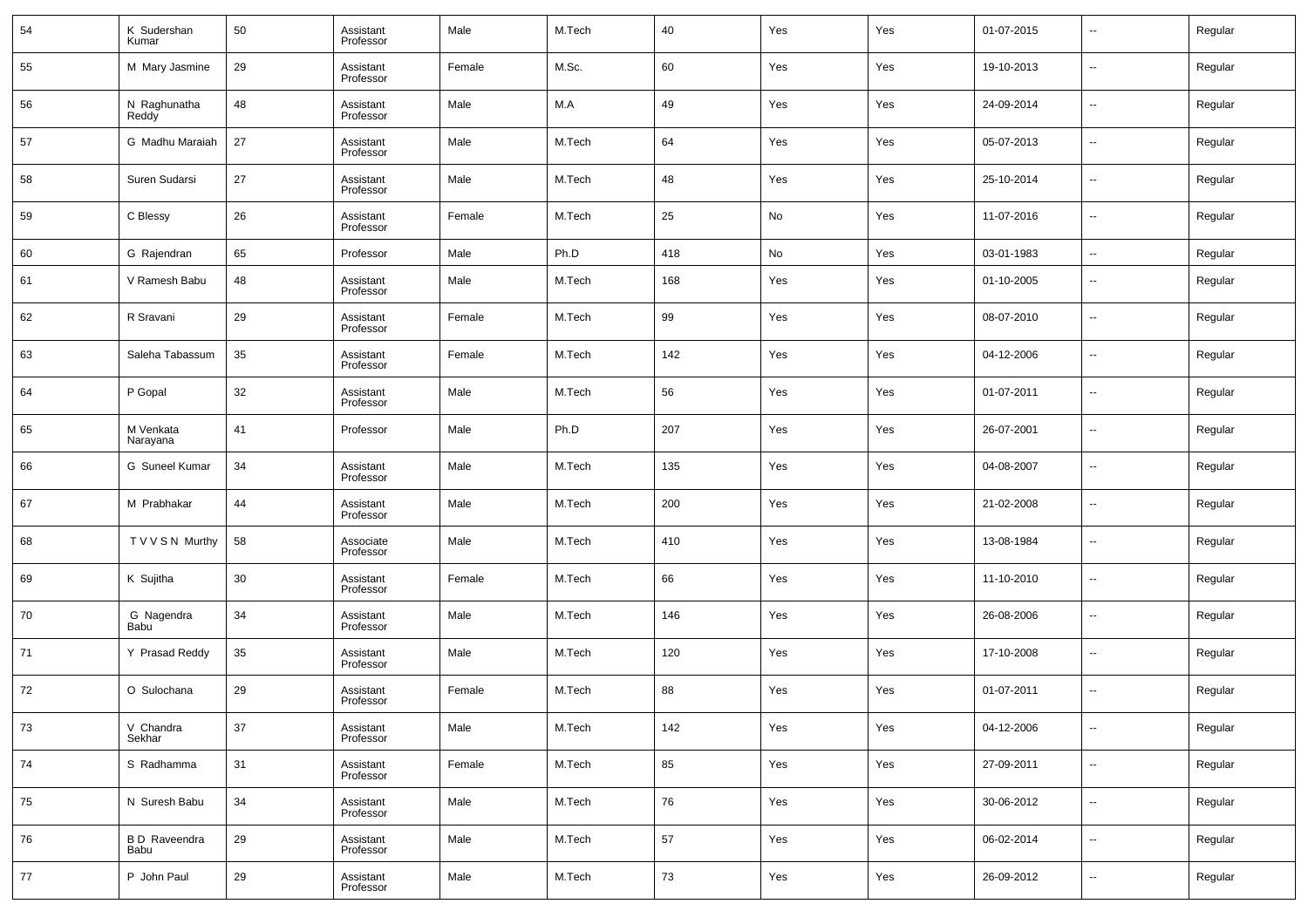| 78  | P Krishnateja<br>Yadav   | 29 | Assistant<br>Professor | Male   | M.Tech | 39  | Yes | Yes | 27-07-2015 | $\overline{\phantom{a}}$ | Regular |
|-----|--------------------------|----|------------------------|--------|--------|-----|-----|-----|------------|--------------------------|---------|
| 79  | K Divya Lakshmi          | 28 | Assistant<br>Professor | Female | M.Tech | 40  | Yes | Yes | 03-07-2015 | $\overline{\phantom{a}}$ | Regular |
| 80  | K Bharathi               | 31 | Assistant<br>Professor | Female | M.Sc.  | 46  | Yes | Yes | 18-12-2014 | $\overline{\phantom{a}}$ | Regular |
| 81  | K Khasimpeera            | 34 | Assistant<br>Professor | Male   | M.COM  | 70  | Yes | Yes | 12-12-2012 | $\overline{\phantom{a}}$ | Regular |
| 82  | V Madhusudhan            | 57 | Professor              | Male   | Ph.D   | 74  | Yes | No  | 26-08-2012 | 29-06-2017               | Regular |
| 83  | N V S Pradeep            | 27 | Assistant<br>Professor | Male   | M.Tech | 48  | Yes | Yes | 18-10-2014 | $\overline{\phantom{a}}$ | Regular |
| 84  | P Bhargavi               | 30 | Assistant<br>Professor | Female | M.Tech | 25  | No  | Yes | 11-07-2016 | $\overline{\phantom{a}}$ | Regular |
| 85  | Y SUGUNAMMA              | 27 | Assistant<br>Professor | Female | M.Tech | 28  | No  | Yes | 03-07-2017 | $\overline{\phantom{a}}$ | Regular |
| 86  | V Giridhar               | 50 | Professor              | Male   | Ph.D   | 298 | Yes | Yes | 03-12-2005 | $\sim$                   | Regular |
| 87  | P Kishore Kumar<br>Reddy | 34 | Assistant<br>Professor | Male   | M.Tech | 132 | Yes | Yes | 19-10-2009 | $\overline{\phantom{a}}$ | Regular |
| 88  | K Amaresh                | 46 | Professor              | Male   | Ph.D   | 199 | Yes | Yes | 30-06-2004 | $\overline{\phantom{a}}$ | Regular |
| 89  | P Venugopal<br>Reddy     | 37 | Assistant<br>Professor | Male   | M.Tech | 159 | Yes | Yes | 07-07-2005 | $\overline{\phantom{a}}$ | Regular |
| 90  | G Hemalatha              | 42 | Professor              | Female | Ph.D   | 243 | Yes | Yes | 29-07-1998 | $\overline{\phantom{a}}$ | Regular |
| 91  | K Pavan Kumar            | 34 | Assistant<br>Professor | Male   | M.Tech | 142 | Yes | Yes | 06-12-2006 | $\overline{\phantom{a}}$ | Regular |
| 92  | S Naga Sudhakar<br>Reddy | 33 | Assistant<br>Professor | Male   | M.Tech | 94  | Yes | Yes | 08-12-2008 | $\overline{\phantom{a}}$ | Regular |
| 93  | K Rajagopal              | 58 | Professor              | Male   | Ph.D   | 418 | Yes | Yes | 08-12-1984 | $\sim$                   | Regular |
| 94  | P Sreenivas              | 41 | Assistant<br>Professor | Male   | M.Tech | 172 | Yes | Yes | 02-07-2004 | $\overline{\phantom{a}}$ | Regular |
| 95  | K Sreenivasa<br>Rao      | 40 | Associate<br>Professor | Male   | M.Tech | 172 | Yes | Yes | 30-06-2004 | $\overline{\phantom{a}}$ | Regular |
| 96  | S Manasa<br>Madhuri      | 31 | Assistant<br>Professor | Female | M.Tech | 121 | Yes | Yes | 01-10-2008 | $\overline{\phantom{a}}$ | Regular |
| 97  | P Meghana<br>Santoshi    | 31 | Assistant<br>Professor | Female | M.Tech | 97  | Yes | Yes | 09-10-2010 | $\overline{\phantom{a}}$ | Regular |
| 98  | B Manorama Devi          | 35 | Assistant<br>Professor | Female | M.Tech | 158 | Yes | Yes | 24-08-2005 | $\overline{\phantom{a}}$ | Regular |
| 99  | Y Yojana                 | 28 | Assistant<br>Professor | Female | M.Tech | 86  | Yes | Yes | 05-09-2011 | $\overline{\phantom{a}}$ | Regular |
| 100 | M Swetha                 | 31 | Assistant<br>Professor | Female | Ph.D   | 49  | Yes | Yes | 25-09-2014 | $\overline{\phantom{a}}$ | Regular |
| 101 | K B Pullamma             | 35 | Assistant<br>Professor | Female | M.Tech | 56  | Yes | Yes | 17-02-2014 | $\overline{\phantom{a}}$ | Regular |
| 102 | S Mahaboob<br>Khan       | 31 | Assistant<br>Professor | Male   | M.Tech | 76  | Yes | Yes | 28-06-2012 | $\overline{\phantom{a}}$ | Regular |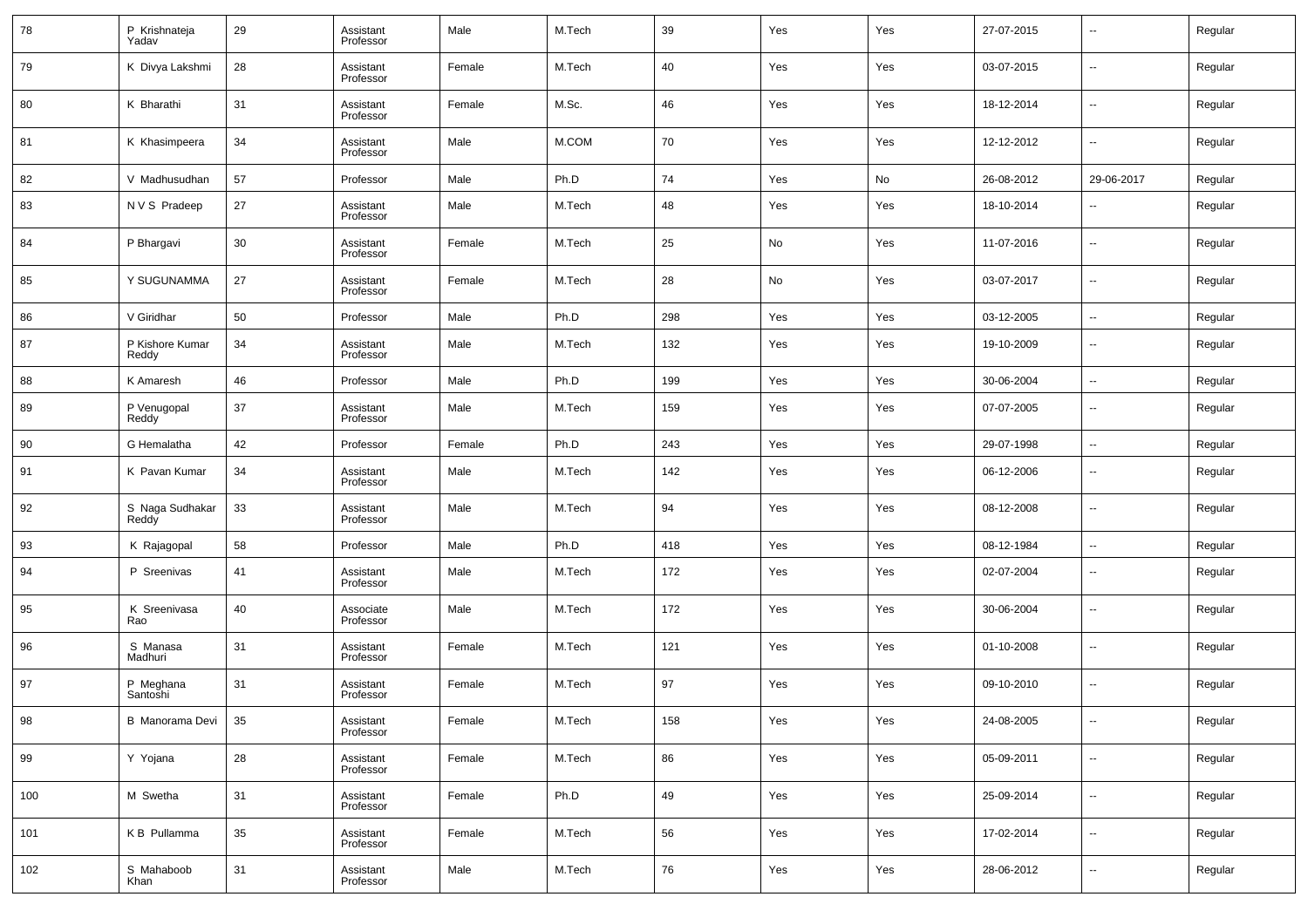| 103 | S Jabeen                       | 28 | Assistant<br>Professor | Female | M.Tech  | 40  | Yes | Yes | 02-07-2015 | $\overline{\phantom{a}}$ | Regular |
|-----|--------------------------------|----|------------------------|--------|---------|-----|-----|-----|------------|--------------------------|---------|
| 104 | S Mallikarjuna<br>Reddy        | 45 | Assistant<br>Professor | Male   | M.Tech  | 39  | Yes | Yes | 20-07-2015 | ш,                       | Regular |
| 105 | V Ramachandra<br>Reddy         | 41 | Assistant<br>Professor | Male   | M. Phil | 73  | Yes | Yes | 29-09-2012 | $\overline{\phantom{a}}$ | Regular |
| 106 | K Eswara Reddy                 | 40 | Assistant<br>Professor | Male   | M. Phil | 73  | Yes | Yes | 05-10-2012 | $\overline{\phantom{a}}$ | Regular |
| 107 | G Sreedhar                     | 40 | Assistant<br>Professor | Male   | M. Phil | 157 | Yes | Yes | 03-10-2005 | ш,                       | Regular |
| 108 | G Sailaja                      | 31 | Assistant<br>Professor | Female | M.Tech  | 60  | Yes | Yes | 19-10-2013 | $\overline{\phantom{a}}$ | Regular |
| 109 | V Sindhuri                     | 26 | Assistant<br>Professor | Female | M.Tech  | 25  | No  | Yes | 21-07-2016 | ш,                       | Regular |
| 110 | Y JYOTHI                       | 25 | Assistant<br>Professor | Female | M.Tech  | 16  | No  | Yes | 29-06-2017 | $\overline{\phantom{a}}$ | Regular |
| 111 | N BHASKARA<br>REDDY            | 53 | Associate<br>Professor | Male   | M.A     | 317 | Yes | Yes | 27-02-1992 | ш,                       | Regular |
| 112 | A Mohan                        | 56 | Professor              | Male   | M.Tech  | 388 | Yes | Yes | 24-07-1986 | $\overline{\phantom{a}}$ | Regular |
| 113 | K Vaishali                     | 34 | Assistant<br>Professor | Female | M.Tech  | 79  | Yes | Yes | 23-07-2009 | $\overline{\phantom{a}}$ | Regular |
| 114 | M Sugunatha<br>Reddy           | 61 | Associate<br>Professor | Male   | Ph.D    | 399 | Yes | Yes | 16-07-1984 | $\sim$                   | Regular |
| 115 | P Sudha                        | 33 | Assistant<br>Professor | Female | M.Tech  | 128 | Yes | Yes | 11-02-2008 | $\overline{\phantom{a}}$ | Regular |
| 116 | P Ramya                        | 28 | Assistant<br>Professor | Female | M.Tech  | 88  | Yes | Yes | 01-07-2011 | $\overline{\phantom{a}}$ | Regular |
| 117 | S Zahiruddin                   | 51 | Assistant<br>Professor | Male   | M.Tech  | 160 | Yes | Yes | 04-07-2005 | $\sim$                   | Regular |
| 118 | N Nagendra<br>Prasad           | 33 | Assistant<br>Professor | Male   | M.Tech  | 123 | Yes | Yes | 02-07-2008 | $\overline{\phantom{a}}$ | Regular |
| 119 | A Kishore Ajay<br>Kumar        | 35 | Assistant<br>Professor | Male   | M.Tech  | 56  | Yes | Yes | 01-07-2011 | $\sim$                   | Regular |
| 120 | R Ramakrishna<br>Reddy         | 52 | Associate<br>Professor | Male   | M.Tech  | 262 | Yes | Yes | 19-12-1996 | $\overline{\phantom{a}}$ | Regular |
| 121 | <b>B</b> Leela<br>Padmavathi   | 35 | Assistant<br>Professor | Female | M.Tech  | 148 | Yes | Yes | 26-06-2006 | --                       | Regular |
| 122 | S Ramamohan<br>Reddy           | 29 | Assistant<br>Professor | Male   | M.Tech  | 86  | Yes | Yes | 24-08-2011 | $\sim$                   | Regular |
| 123 | M Purushothama<br>Reddy        | 31 | Assistant<br>Professor | Male   | M.Tech  | 74  | Yes | Yes | 13-09-2012 | $\sim$                   | Regular |
| 124 | P Kiran Kumar<br>Reddy         | 32 | Assistant<br>Professor | Male   | M.Tech  | 110 | Yes | Yes | 26-08-2009 | $\sim$                   | Regular |
| 125 | <b>B</b> Dilip<br>Chakravarthi | 34 | Assistant<br>Professor | Male   | M.Tech  | 98  | Yes | Yes | 08-02-2008 | $\sim$                   | Regular |
| 126 | James Bhaskar                  | 49 | Assistant<br>Professor | Male   | M.Tech  | 255 | Yes | Yes | 22-07-1997 | $\sim$                   | Regular |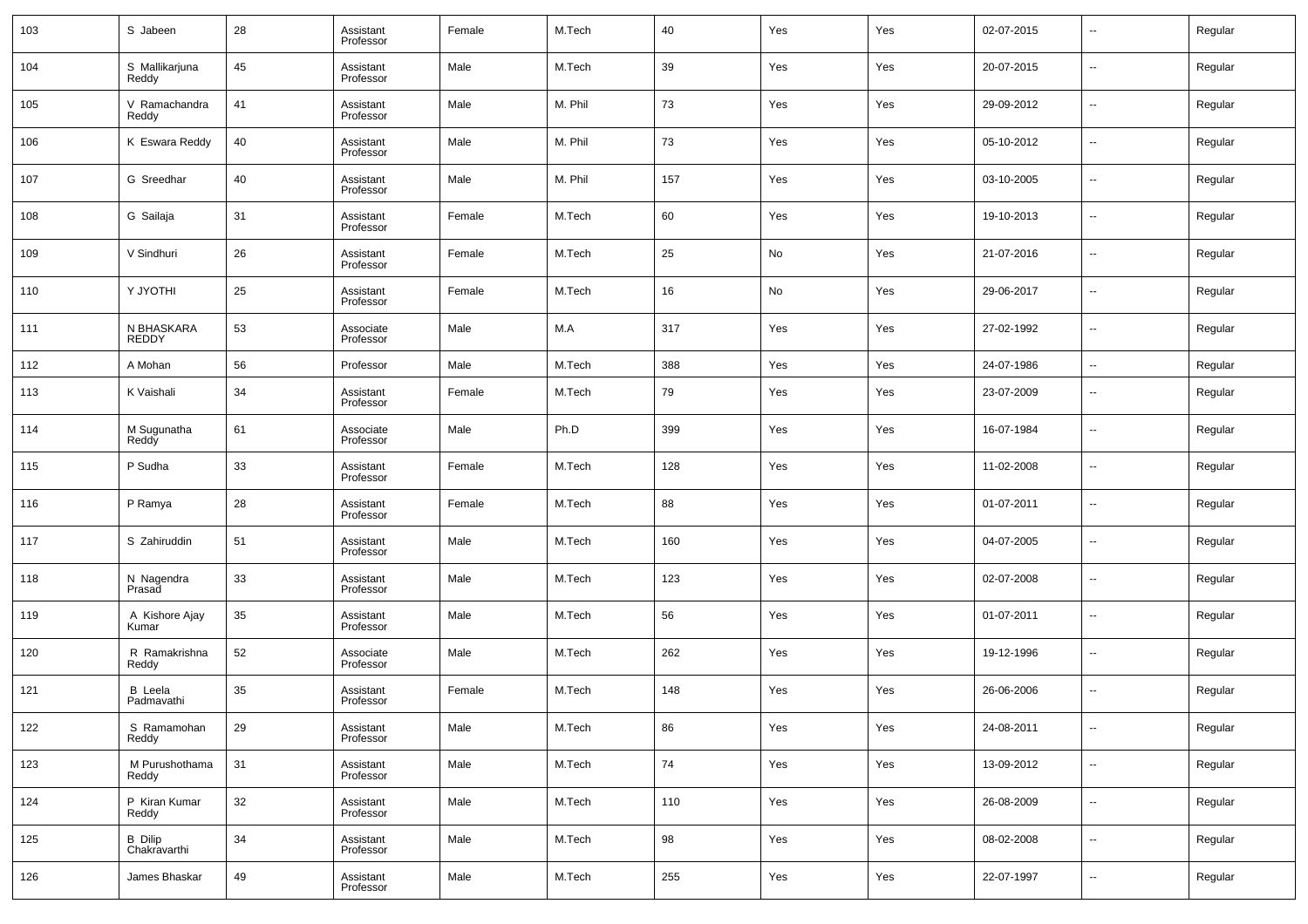| 127 | M Arun Jyothi                  | 29 | Assistant<br>Professor | Female | M.Tech | 74  | Yes | Yes | 24-08-2012 | $\overline{\phantom{a}}$ | Regular |
|-----|--------------------------------|----|------------------------|--------|--------|-----|-----|-----|------------|--------------------------|---------|
| 128 | <b>B</b> Swetha                | 30 | Assistant<br>Professor | Female | M.Tech | 76  | Yes | Yes | 25-06-2012 | $\overline{\phantom{a}}$ | Regular |
| 129 | A Hima Bindu                   | 30 | Assistant<br>Professor | Female | M.Tech | 76  | Yes | Yes | 21-06-2012 | $\overline{\phantom{a}}$ | Regular |
| 130 | P Venkata Ravi<br>Kiran        | 32 | Assistant<br>Professor | Male   | M.Tech | 94  | Yes | Yes | 16-09-2015 | $\overline{\phantom{a}}$ | Regular |
| 131 | M Jyotheeswari                 | 28 | Assistant<br>Professor | Female | M.Tech | 37  | Yes | Yes | 07-10-2015 | $\overline{\phantom{a}}$ | Regular |
| 132 | A Anand Rao                    | 43 | Assistant<br>Professor | Male   | M.A    | 128 | Yes | Yes | 29-02-2008 | $\overline{\phantom{a}}$ | Regular |
| 133 | K Pratibha                     | 27 | Assistant<br>Professor | Female | M.Tech | 48  | Yes | Yes | 20-10-2014 | $\overline{\phantom{a}}$ | Regular |
| 134 | K Giridhar                     | 29 | Assistant<br>Professor | Male   | M.Tech | 64  | Yes | Yes | 05-07-2013 | $\overline{\phantom{a}}$ | Regular |
| 135 | <b>B</b> Venkata<br>Nagajyothi | 31 | Assistant<br>Professor | Female | M.Tech | 74  | Yes | Yes | 02-09-2012 | $\overline{\phantom{a}}$ | Regular |
| 136 | P Meramma                      | 29 | Assistant<br>Professor | Female | M.Tech | 25  | No  | Yes | 11-07-2016 | $\overline{\phantom{a}}$ | Regular |
| 137 | C FAKRUNNISSA                  | 25 | Assistant<br>Professor | Female | M.Tech | 27  | Yes | Yes | 18-07-2016 | $\overline{\phantom{a}}$ | Regular |
| 138 | G Sreenivasa<br>Reddy          | 49 | Professor              | Male   | Ph.D   | 148 | Yes | Yes | 30-06-2006 | $\overline{\phantom{a}}$ | Regular |
| 139 | C Praveena                     | 30 | Assistant<br>Professor | Female | M.Tech | 84  | Yes | Yes | 06-02-2009 | $\overline{\phantom{a}}$ | Regular |
| 140 | M Bhaskar Reddy                | 44 | Associate<br>Professor | Male   | M.Tech | 231 | Yes | Yes | 19-07-1999 | $\overline{\phantom{a}}$ | Regular |
| 141 | V Hari Babu                    | 31 | Assistant<br>Professor | Male   | M.Tech | 108 | Yes | Yes | 01-10-2009 | $\overline{\phantom{a}}$ | Regular |
| 142 | P Madhusudhan<br>Reddy         | 28 | Assistant<br>Professor | Male   | M.Tech | 58  | Yes | Yes | 15-09-2011 | $\overline{\phantom{a}}$ | Regular |
| 143 | A Valli Basha                  | 38 | Assistant<br>Professor | Male   | M.Tech | 183 | Yes | Yes | 11-07-2005 | $\overline{\phantom{a}}$ | Regular |
| 144 | G Sanjeeva<br>Rayudu           | 34 | Assistant<br>Professor | Male   | M.Tech | 123 | Yes | Yes | 07-07-2008 | $\overline{\phantom{a}}$ | Regular |
| 145 | G Ameerjan                     | 30 | Assistant<br>Professor | Female | M.Tech | 86  | Yes | Yes | 14-09-2011 | $\overline{\phantom{a}}$ | Regular |
| 146 | C Nagaraja                     | 49 | Assistant<br>Professor | Male   | M.Tech | 227 | Yes | Yes | 14-12-2000 | ۰.                       | Regular |
| 147 | J Suresh Babu                  | 33 | Assistant<br>Professor | Male   | M.Tech | 147 | Yes | Yes | 25-07-2007 | $\overline{\phantom{a}}$ | Regular |
| 148 | K Venkata<br>Subbaiah          | 45 | Associate<br>Professor | Male   | M.Tech | 231 | Yes | Yes | 31-07-1998 | $\overline{\phantom{a}}$ | Regular |
| 149 | N Prathap Kumar                | 36 | Assistant<br>Professor | Male   | M.Tech | 115 | Yes | Yes | 12-03-2009 | $\overline{\phantom{a}}$ | Regular |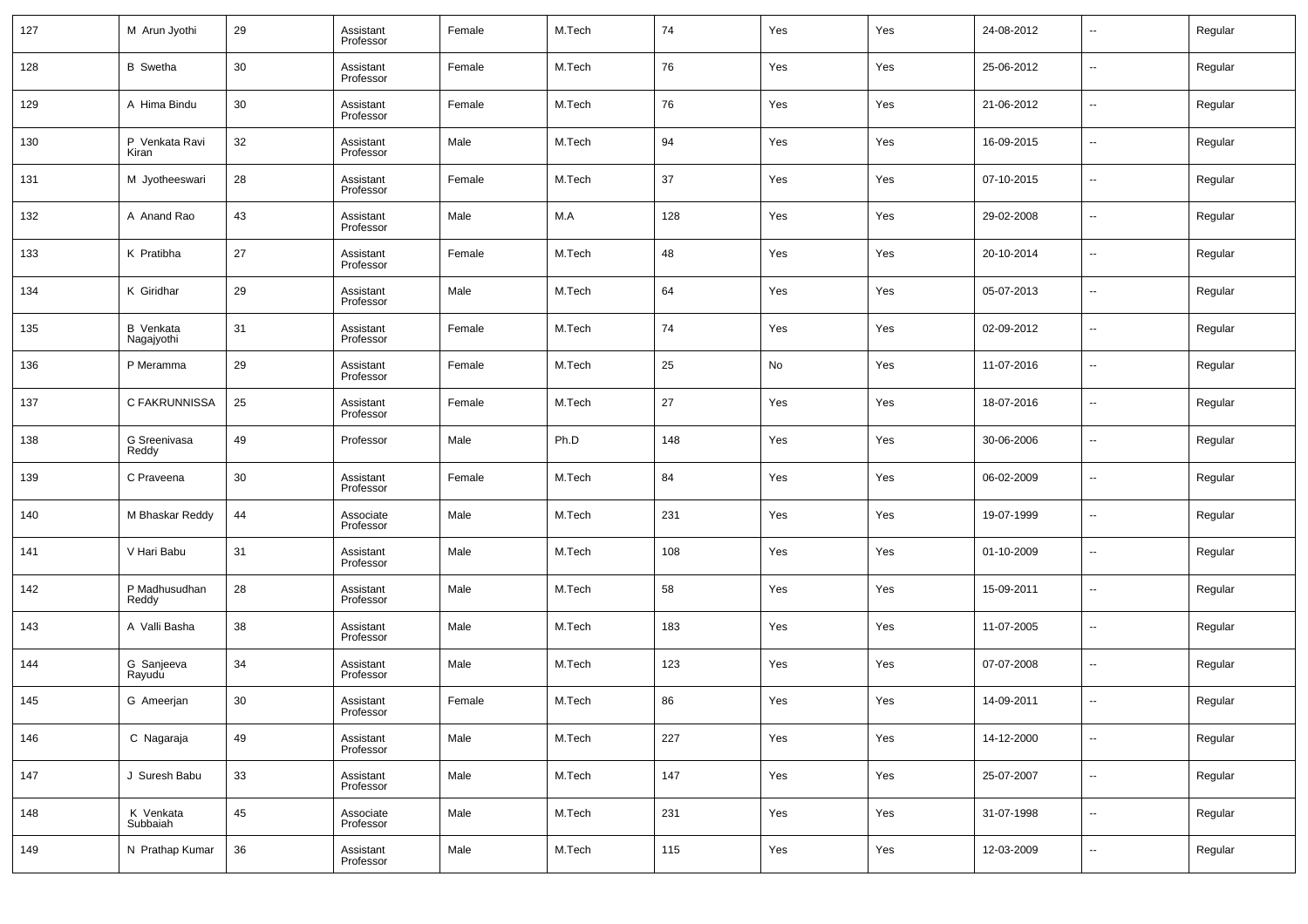| 150     | K Geethavani              | 31 | Assistant<br>Professor | Female | M.Tech  | 109 | Yes | Yes | 01-10-2009 | $\overline{\phantom{a}}$ | Regular |
|---------|---------------------------|----|------------------------|--------|---------|-----|-----|-----|------------|--------------------------|---------|
| 151     | K Gopinath                | 42 | Associate<br>Professor | Male   | M.Tech  | 172 | Yes | Yes | 05-07-2004 | $\overline{\phantom{a}}$ | Regular |
| 152     | V Sudha                   | 33 | Assistant<br>Professor | Female | M.Tech  | 97  | Yes | Yes | 08-10-2010 | $\overline{\phantom{a}}$ | Regular |
| 153     | Sreevani                  | 45 | Associate<br>Professor | Female | Ph.D    | 216 | Yes | Yes | 01-11-2000 | $\overline{\phantom{a}}$ | Regular |
| 154     | V Suryanarayana<br>Reddy  | 29 | Assistant<br>Professor | Male   | M.Tech  | 64  | Yes | Yes | 01-07-2013 | $\overline{\phantom{a}}$ | Regular |
| 155     | P Deepika                 | 29 | Assistant<br>Professor | Female | M.Tech  | 73  | Yes | Yes | 27-09-2012 | $\overline{\phantom{a}}$ | Regular |
| 156     | R Ramagangi<br>Reddy      | 33 | Assistant<br>Professor | Male   | M.Tech  | 51  | Yes | Yes | 16-07-2014 | $\overline{\phantom{a}}$ | Regular |
| 157     | K MD Jabiullah            | 31 | Assistant<br>Professor | Male   | M.Tech  | 40  | Yes | Yes | 01-07-2015 | $\overline{\phantom{a}}$ | Regular |
| 158     | <b>B</b> Veerasankar      | 34 | Assistant<br>Professor | Male   | M.Sc.   | 120 | Yes | Yes | 16-10-2008 | $\overline{\phantom{a}}$ | Regular |
| 159     | M Chinna<br>Sanjeevaiah   | 36 | Assistant<br>Professor | Male   | M.COM   | 88  | Yes | Yes | 01-07-2011 | $\overline{\phantom{a}}$ | Regular |
| 160     | Y Satheesh<br>Kumar Reddy | 39 | Assistant<br>Professor | Male   | M. Phil | 192 | Yes | Yes | 24-10-2002 | $\overline{\phantom{a}}$ | Regular |
| 161     | S Ejas<br>Mohammed        | 34 | Assistant<br>Professor | Male   | M.Tech  | 74  | Yes | Yes | 16-08-2012 | ш,                       | Regular |
| 162     | R Rushula Devi            | 44 | Assistant<br>Professor | Female | Ph.D    | 64  | Yes | Yes | 23-07-2013 | $\overline{\phantom{a}}$ | Regular |
| 163     | N J Pramod<br>Dhinakar    | 31 | Assistant<br>Professor | Male   | M.Tech  | 25  | No  | Yes | 12-07-2016 | ш,                       | Regular |
| 164     | N Sharief                 | 32 | Assistant<br>Professor | Male   | M.Tech  | 40  | Yes | No  | 01-07-2015 | 29-06-2017               | Regular |
| 165     | T Kiran Kumar             | 47 | Professor              | Male   | Ph.D    | 184 | Yes | Yes | 26-06-2006 | $\sim$                   | Regular |
| 166     | L Maruthi                 | 31 | Assistant<br>Professor | Female | M.Tech  | 116 | Yes | Yes | 06-02-2009 | --                       | Regular |
| 167     | K Rama Mohan<br>Reddy     | 46 | Associate<br>Professor | Male   | M.Tech  | 240 | Yes | Yes | 03-06-2017 | --                       | Regular |
| 168     | L Venkata Siva<br>Reddy   | 31 | Assistant<br>Professor | Male   | M.Tech  | 108 | Yes | Yes | 07-10-2009 | --                       | Regular |
| 169     | P V S Murali<br>Krishna   | 59 | Professor              | Male   | M.Tech  | 243 | Yes | Yes | 19-07-2002 | $\overline{\phantom{a}}$ | Regular |
| 170     | Md Mahaboob<br>Pasha      | 36 | Assistant<br>Professor | Male   | M.Tech  | 142 | Yes | Yes | 04-12-2006 | $\overline{\phantom{a}}$ | Regular |
| 171     | S Sharmila Banu           | 33 | Assistant<br>Professor | Female | M.Tech  | 121 | Yes | Yes | 01-10-2008 | $\sim$                   | Regular |
| $172\,$ | V S Srinivasa<br>Murthy   | 53 | Professor              | Male   | Ph.D    | 340 | Yes | Yes | 06-07-1990 | $\sim$                   | Regular |
| 173     | M Mohan Reddy             | 40 | Assistant<br>Professor | Male   | M.Tech  | 205 | Yes | Yes | 20-09-2001 | $\sim$                   | Regular |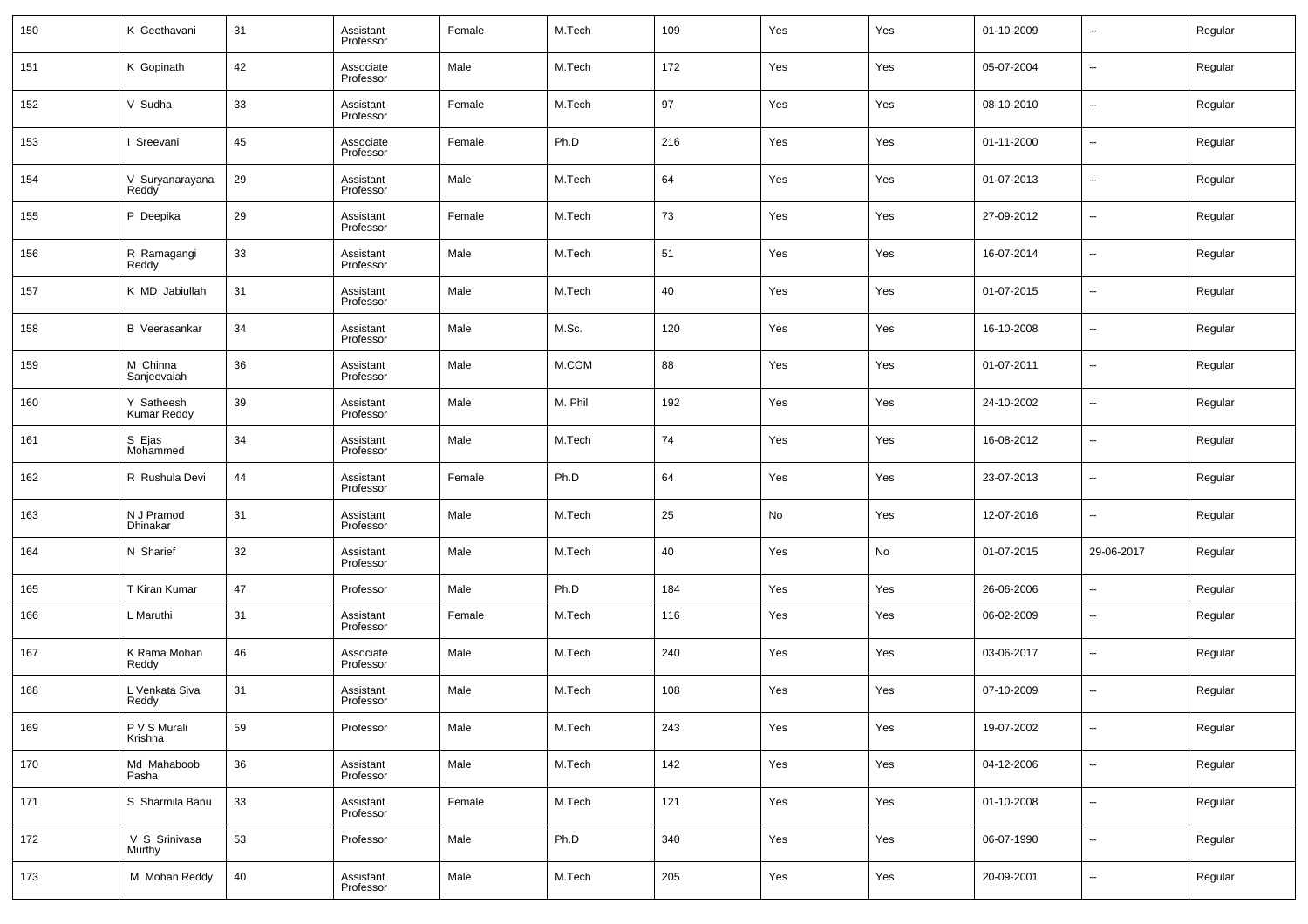| 174 | U Pradeep Kumar           | 31     | Assistant<br>Professor | Male   | M.Tech | 121 | Yes | Yes | 01-10-2008 | $\overline{\phantom{a}}$ | Regular |
|-----|---------------------------|--------|------------------------|--------|--------|-----|-----|-----|------------|--------------------------|---------|
| 175 | V Lokeswara<br>Reddy      | 43     | Professor              | Male   | Ph.D   | 202 | Yes | Yes | 02-01-2002 | $\overline{\phantom{a}}$ | Regular |
| 176 | P Suresh Praveen<br>Kumar | 37     | Assistant<br>Professor | Male   | M.Tech | 115 | Yes | Yes | 12-03-2009 | $\overline{\phantom{a}}$ | Regular |
| 177 | A Sreekanth<br>Reddy      | 32     | Assistant<br>Professor | Male   | M.Tech | 97  | Yes | Yes | 11-10-2010 | $\overline{\phantom{a}}$ | Regular |
| 178 | D Sreenivasulu<br>Reddy   | 37     | Assistant<br>Professor | Male   | M.Tech | 147 | Yes | Yes | 01-07-2004 | $\sim$                   | Regular |
| 179 | A Aparna                  | 34     | Assistant<br>Professor | Female | M.Tech | 97  | Yes | Yes | 12-10-2010 | $\overline{\phantom{a}}$ | Regular |
| 180 | N Sulochana               | 35     | Assistant<br>Professor | Female | Ph.D   | 49  | Yes | Yes | 25-09-2014 | $\sim$                   | Regular |
| 181 | M V Rathnamma             | 33     | Assistant<br>Professor | Female | Ph.D   | 57  | Yes | Yes | 06-02-2014 | $\overline{\phantom{a}}$ | Regular |
| 182 | <b>B</b> Sagarika         | 27     | Assistant<br>Professor | Female | M.Tech | 73  | Yes | Yes | 27-09-2012 | $\sim$                   | Regular |
| 183 | D Merwin Rajesh           | 28     | Assistant<br>Professor | Male   | M.Tech | 60  | Yes | Yes | 21-10-2013 | $\overline{\phantom{a}}$ | Regular |
| 184 | M D V Satya<br>Swaroop    | 27     | Assistant<br>Professor | Male   | M.Tech | 40  | Yes | Yes | 03-07-2015 | $\overline{\phantom{a}}$ | Regular |
| 185 | B Vahidarahiman<br>Banu   | 30     | Assistant<br>Professor | Female | M.Sc.  | 86  | Yes | Yes | 24-08-2011 | $\overline{\phantom{a}}$ | Regular |
| 186 | K Vijaya Bhaskar<br>Reddy | 44     | Assistant<br>Professor | Male   | M.A    | 73  | Yes | Yes | 03-10-2012 | $\overline{\phantom{a}}$ | Regular |
| 187 | G Radha                   | 39     | Assistant<br>Professor | Female | Ph.D   | 168 | Yes | Yes | 18-10-2004 | $\sim$                   | Regular |
| 188 | J Kishore Babu            | 27     | Assistant<br>Professor | Male   | M.Tech | 38  | Yes | Yes | 28-07-2015 | $\overline{\phantom{a}}$ | Regular |
| 189 | B Veera Mounika           | 27     | Assistant<br>Professor | Female | M.Tech | 25  | No  | Yes | 11-07-2016 | $\sim$                   | Regular |
| 190 | M Vijaya Lakshmi          | 25     | Assistant<br>Professor | Female | MBA    | 25  | No  | Yes | 11-07-2016 | ш,                       | Regular |
| 191 | S Khajapeer<br>Saheb      | 52     | Professor              | Male   | Ph.D   | 50  | Yes | No  | 25-08-2014 | 29-06-2017               | Regular |
| 192 | <b>B</b> Peda<br>Narayana | 36     | Assistant<br>Professor | Male   | M.Tech | 142 | Yes | Yes | 11-12-2006 |                          | Regular |
| 193 | N Amaranatha<br>Reddy     | 35     | Assistant<br>Professor | Male   | M.Tech | 123 | Yes | Yes | 21-07-2009 | $\overline{\phantom{a}}$ | Regular |
| 194 | S Suresh                  | 32     | Assistant<br>Professor | Male   | M.Tech | 82  | Yes | Yes | 26-12-2011 | $\overline{\phantom{a}}$ | Regular |
| 195 | P Durga Prasad            | $37\,$ | Assistant<br>Professor | Male   | M.Tech | 130 | Yes | Yes | 10-12-2007 | $\overline{\phantom{a}}$ | Regular |
| 196 | <b>B Dilip Kumar</b>      | 30     | Assistant<br>Professor | Male   | M.Tech | 56  | Yes | Yes | 01-07-2011 | $\overline{\phantom{a}}$ | Regular |